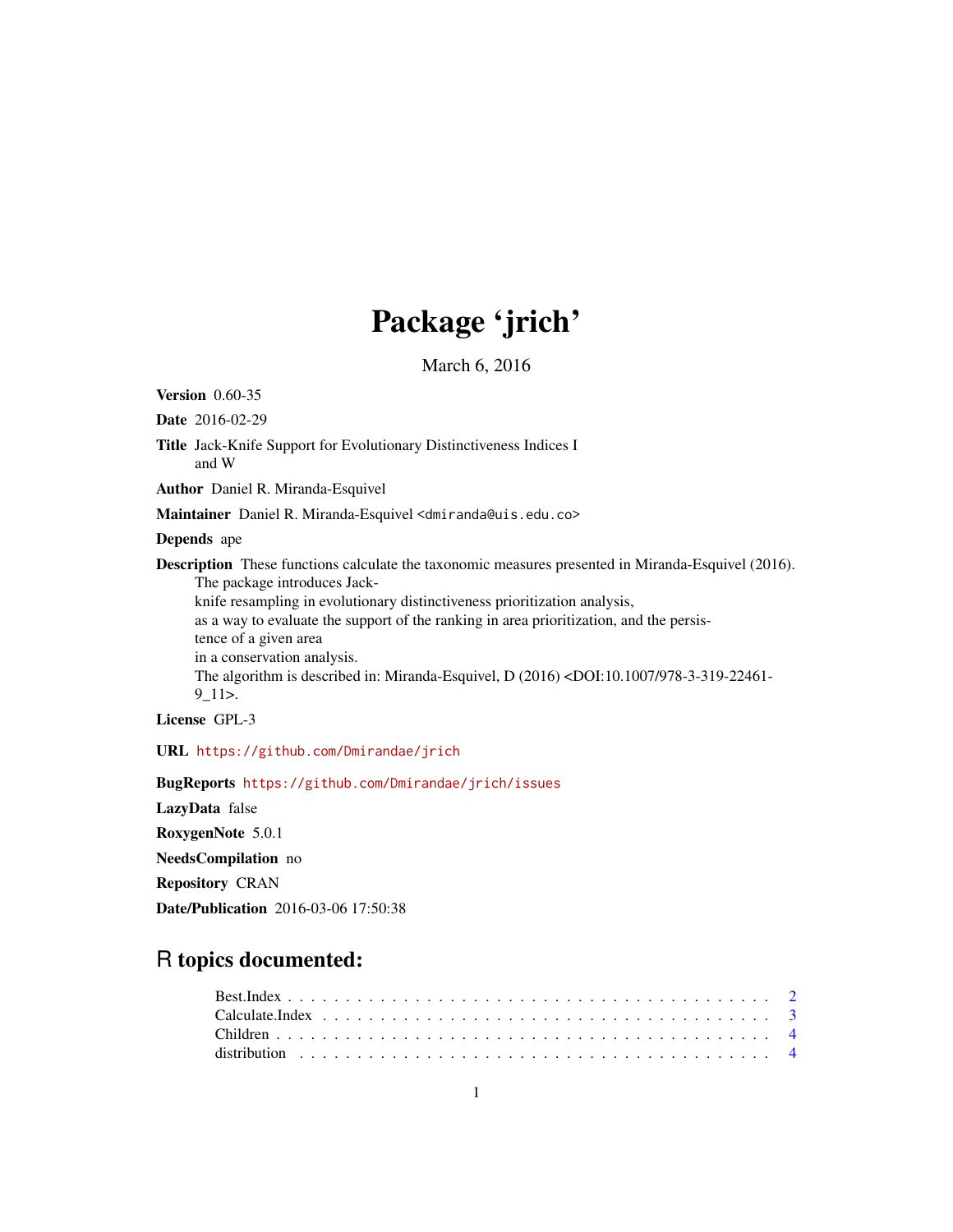#### <span id="page-1-0"></span>2 Best.Index

| Index | 12 |
|-------|----|

Best.Index *Jack-knife indices in a single topology m times and evaluates a success rule.*

#### Description

The function jack-knifes the terminals and calculates the indices value m (=replicates) times.

#### Usage

```
Best.Index(tree = tree, distribution = distribution, jtip = jtip,
  replicates = replicates, success = c(success))
```
#### Arguments

| tree           | is a single tree with n terminals, an ape phylo object.     |
|----------------|-------------------------------------------------------------|
| distribution   | species distributions in n areas, a data.frame              |
| jtip           | is the proportion of terminals to delete, real (range 0-1). |
| replicates     | is the number of replicates, an integer.                    |
| <b>SUCCESS</b> | the measure of the success, a vector.                       |

#### Value

The function returns the success that correspond to obtain the same ranking for X,Y positions, established as the vector success (by default success)).

The function returns the success that corresponds to obtain the same ranking for X,Y positions, established as the vector success (by default success))

#### Author(s)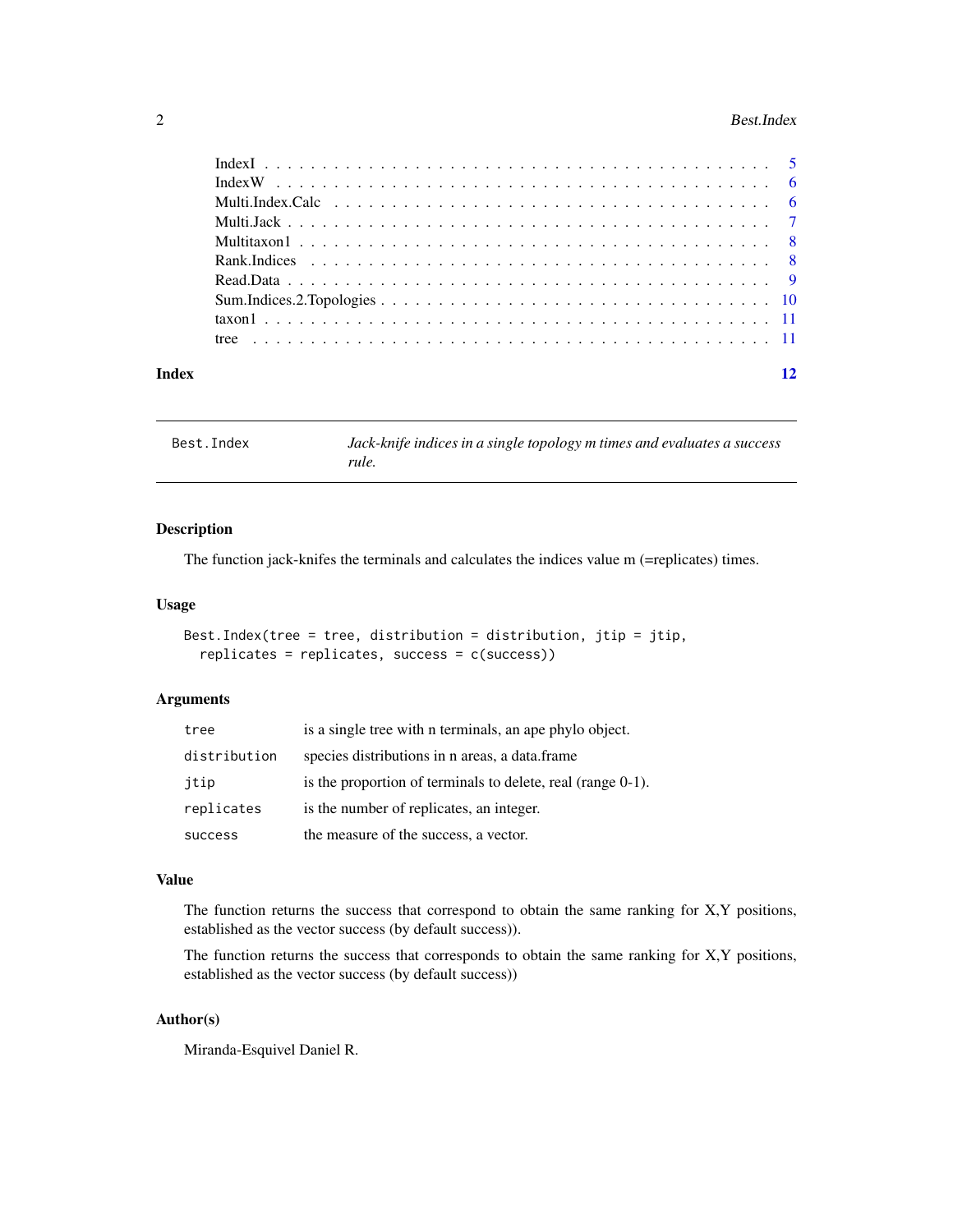#### <span id="page-2-0"></span>Calculate.Index 3

#### Examples

```
library(jrich)
data(tree)
data(distribution)
Best.Index(tree = tree, distribution = distribution, jtip =0.5, replicates =10, success=1)
```
Calculate.Index *Indices values and Jack-knife indices for a single topology.*

#### Description

The funtion calculates standard and terminal jack-knifed indices I and W [see Miranda-Esquivel 2016], along with Posadas et al. 2001 modifications.

#### Usage

```
Calculate. Index(tree = tree, distribution = distribution, jtip = 0,
  verbose = TRUE, standard = "distribution")
```
#### Arguments

| tree         | is a single tree with n terminals, an ape phylo object.                                                                        |
|--------------|--------------------------------------------------------------------------------------------------------------------------------|
| distribution | species distributions in n areas, a data.frame                                                                                 |
| jtip         | is the proportion of terminals to delete, real (range $0-1$ ).                                                                 |
| verbose      | Boolean. If TRUE, the output reports the number of deleted terminals/topologies.                                               |
| standard     | "distribution" or "tree" to standarize by the by the sum of indices in the distribu-<br>tion or the sum of indices in the tree |

#### Author(s)

Miranda-Esquivel Daniel R.

#### Examples

library(jrich) data(tree) data(distribution) ## Standarized by the sum of indices in the distribution Calculate.Index(tree=tree, distribution = distribution, verbose=TRUE, standard = "distribution")

## Standarized by the sum of indices in the tree (as figure 1 in Miranda-Esquivel 2016) Calculate.Index(tree=tree, distribution = distribution, verbose=TRUE, standard = "tree")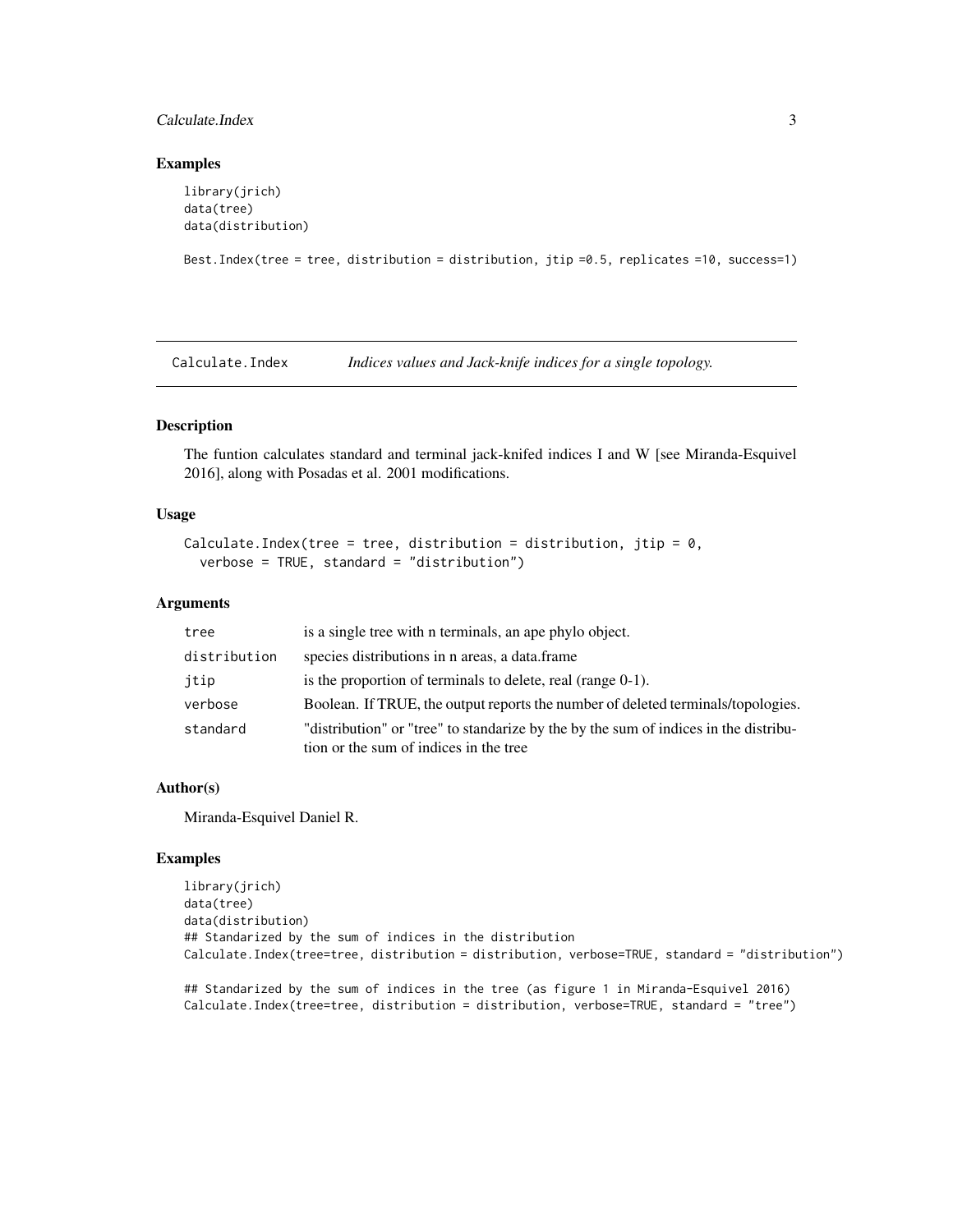<span id="page-3-0"></span>

#### Description

Get the children of a node in a tree.

#### Usage

Children(tree = tree, node = node)

#### Arguments

| tree | is a single tree with n terminals, an ape phylo object. |
|------|---------------------------------------------------------|
| node | representing the node in APE notation, is an integer.   |

#### Value

The children nodes of the internal node; in most cases, two integers.

#### Author(s)

Miranda-Esquivel Daniel R.

#### Examples

library(jrich) data(tree)

Children(tree,7)

distribution *Distribution of five taxa.*

#### Description

A data frame with five species distributions in eight areas, following Miranda-Esquivel (2016).

#### Usage

```
distribution
```
#### Format

A data.frame object with eight areas (columns) and five species (rows)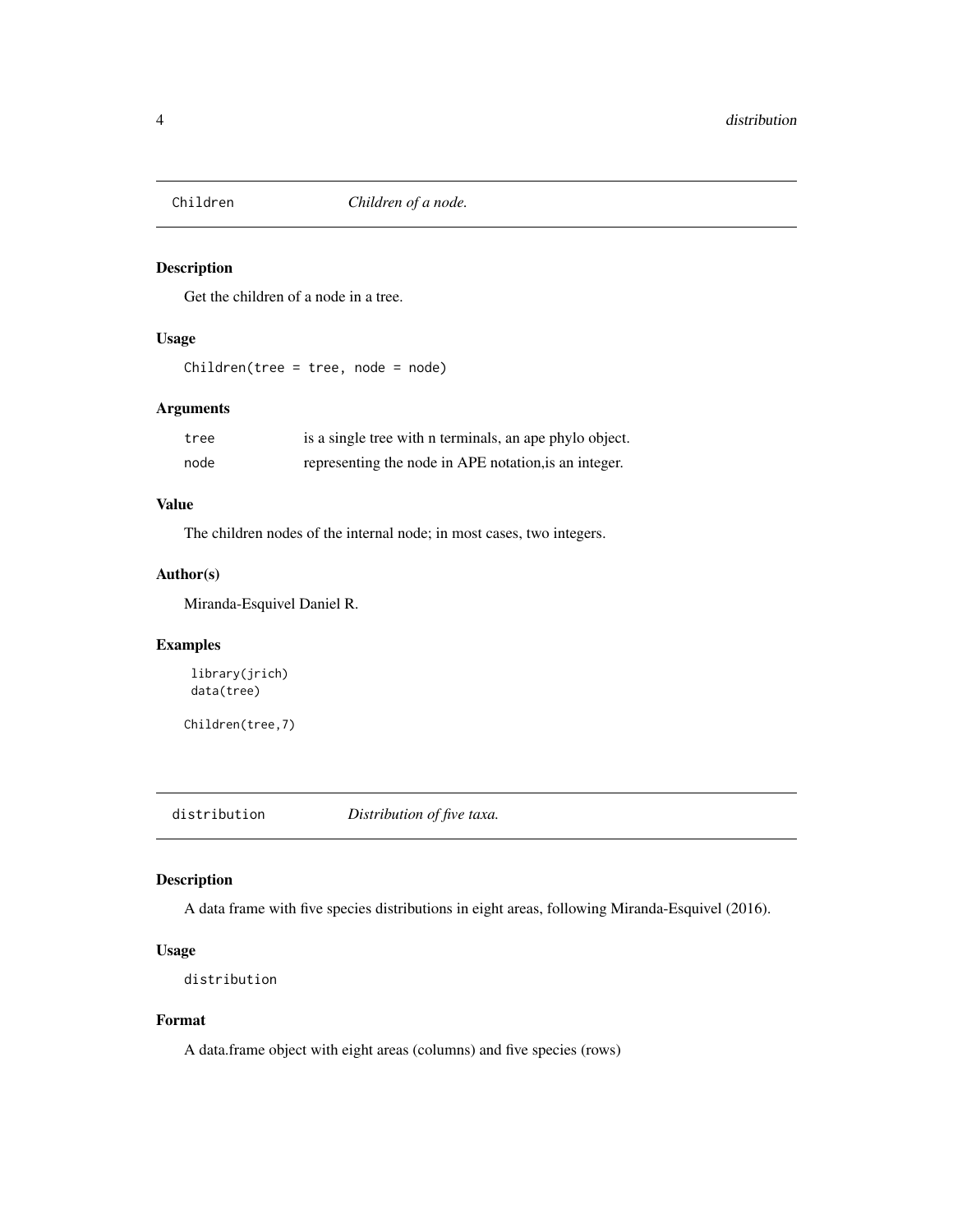#### <span id="page-4-0"></span>IndexI 5

### Author(s)

Miranda-Esquivel Daniel R.

#### IndexI *I index value for a single topology.*

#### Description

This function assigns the same weight to sister clades (see Van-Wright et al., 1981). The input tree is reordered in post order.

#### Usage

IndexI(tree = tree)

#### Arguments

tree is a single tree with n terminals, an ape phylo object.

#### Value

Returns a vector with weights.

#### Author(s)

Miranda-Esquivel Daniel R.

#### Examples

| library(jrich)     |                           |
|--------------------|---------------------------|
| data(tree)         |                           |
| plot(tree)         |                           |
| indexi             | $\leftarrow$ IndexI(tree) |
| newTree            | <- tree                   |
| newTree\$tip.label | $\leftarrow$ indexi       |
| plot(newTree)      |                           |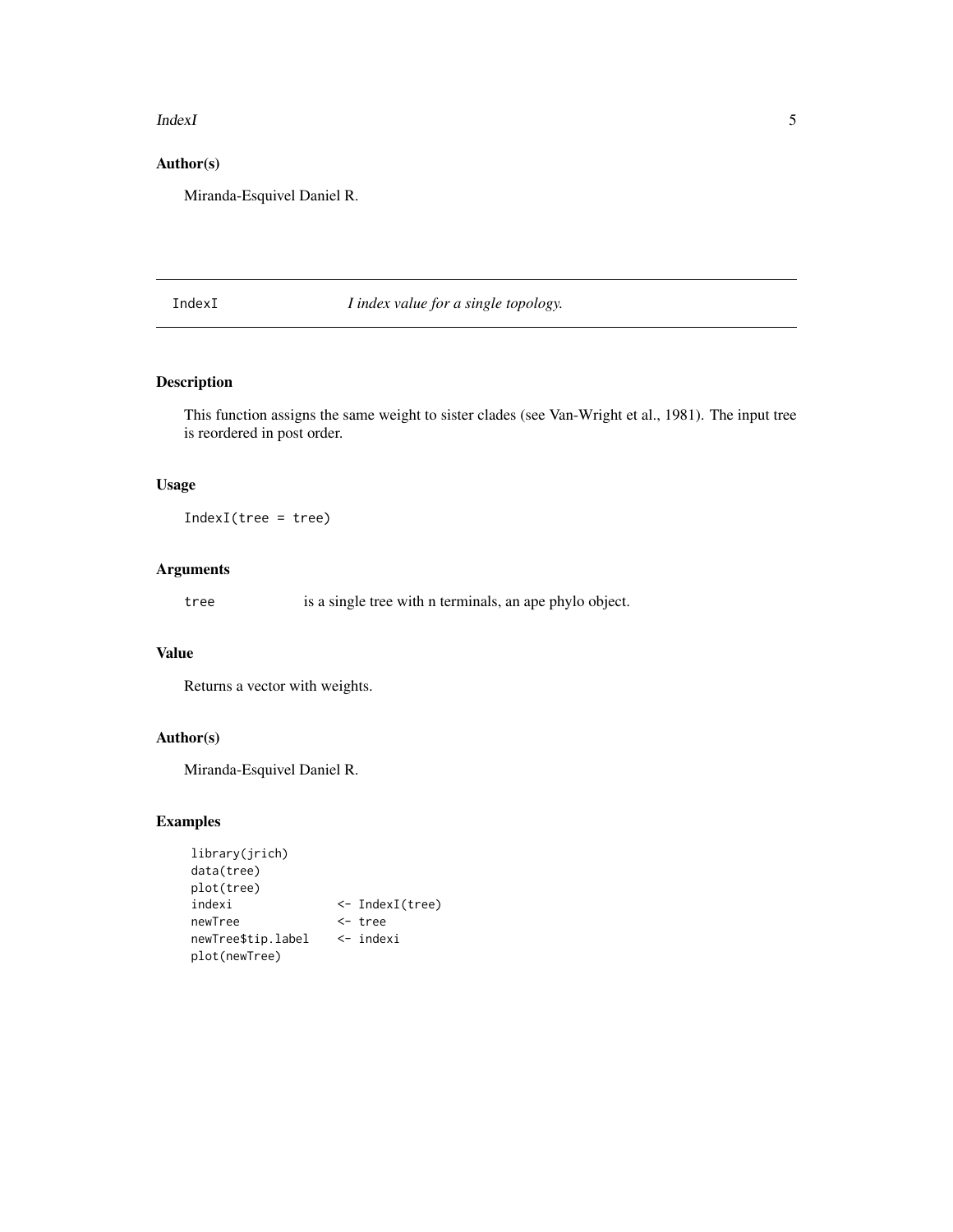<span id="page-5-0"></span>

#### Description

This function assigns the weight according to the ramification patterns (see Van-Wright et al., 1981). The input tree is reordered in post order. Returns a vector with weights.

#### Usage

IndexW(tree = tree)

#### Arguments

tree is a single tree with n terminals, an ape phylo object.

#### Author(s)

Miranda-Esquivel Daniel R.

#### Examples

```
library(jrich)
data(tree)
plot(tree)
indexw <- IndexW(tree)
newTree <- tree
newTree$tip.label <- indexw
plot(newTree)
```
Multi.Index.Calc *Jack-knife indices in n topologies one time.*

#### Description

The function calculates the indices values for a MultiData list one time.

#### Usage

```
Multi.Index.Calc(MultiData = MultiData, jtip = 0, jtopol = 0)
```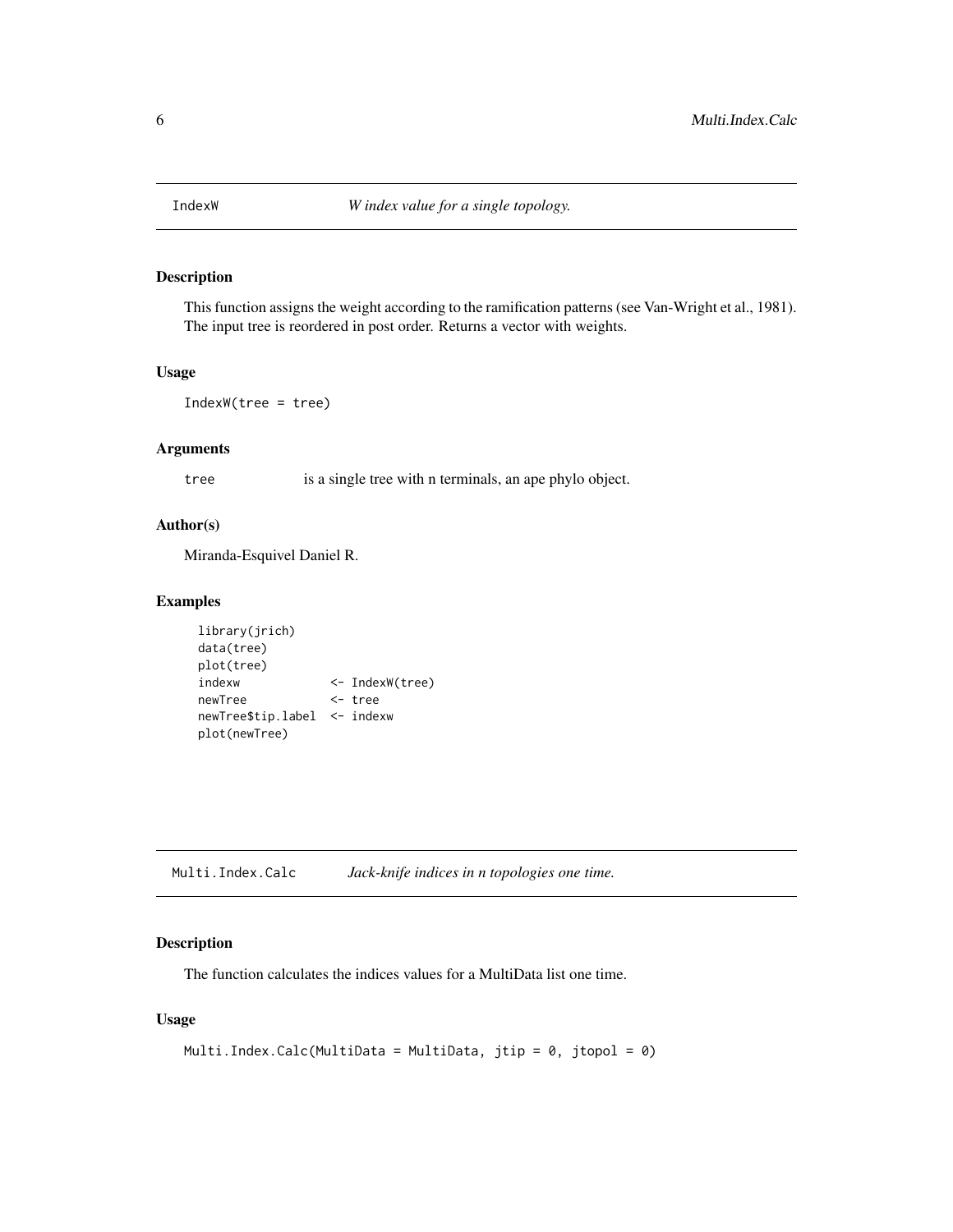#### <span id="page-6-0"></span>Multi.Jack 7

#### Arguments

| MultiData | is the list of Trees and distributions to evaluate, a list object. |
|-----------|--------------------------------------------------------------------|
| itip      | is the proportion of terminals to delete, real (range $0-1$ ).     |
| itopol    | is the proportion of topologies to delete, real (range 0-1).       |

#### Value

Returns the indices values.

#### Author(s)

Miranda-Esquivel Daniel R.

#### Examples

## get the library library(jrich)

## load the data data(Multitaxon1)

Multi.Index.Calc(Multitaxon1, jtip = 0, jtopol = 0)

Multi.Jack *Jack-knife indices in n topologies m times.*

#### Description

The function calculates the indices values for a MultiData list m (=replicates) times

#### Usage

```
Multi.Jack(MultiData = MultiData, times = 100, jtip = 0, jtopol = 0)
```
#### Arguments

| MultiData | is the list of Trees and distributions to evaluate, a list object. |
|-----------|--------------------------------------------------------------------|
| times     | in the number of times to repeat the process, an integer.          |
| itip      | is the proportion of terminals to delete, real (range 0-1).        |
| jtopol    | is the proportion of topologies to delete, real (range 0-1).       |

#### Author(s)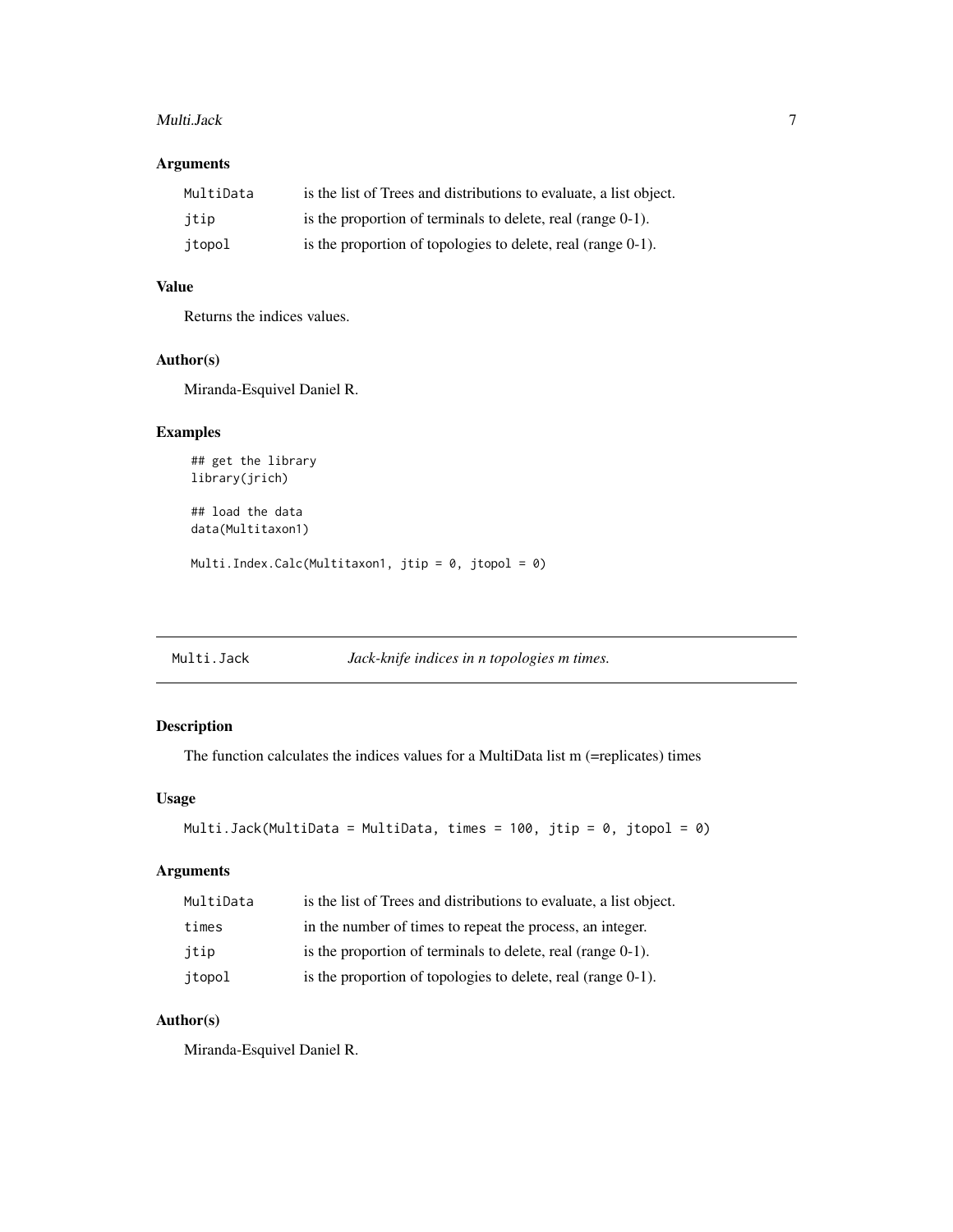#### Examples

```
## get the library
library(jrich)
```
## load the data data(Multitaxon1)

Multi.Jack(Multitaxon1, jtip=0.25)

Multitaxon1 *Multitaxon example.*

#### Description

A multitaxon example with two hypothetical taxa / distributions

#### Usage

Multitaxon1

#### Format

A list with two objects, each with an APE object, class phylo and the distribution of the terminals.

#### Author(s)

Miranda-Esquivel Daniel R.

Rank.Indices *Rank indices.*

#### Description

Renk indices according to the areas' absolute position. If the index value is empty, the function assigns a dummy position "X0X"

#### Usage

Rank.Indices(index.Value = index.Value)

#### Arguments

index.Value a table with indices values.

<span id="page-7-0"></span>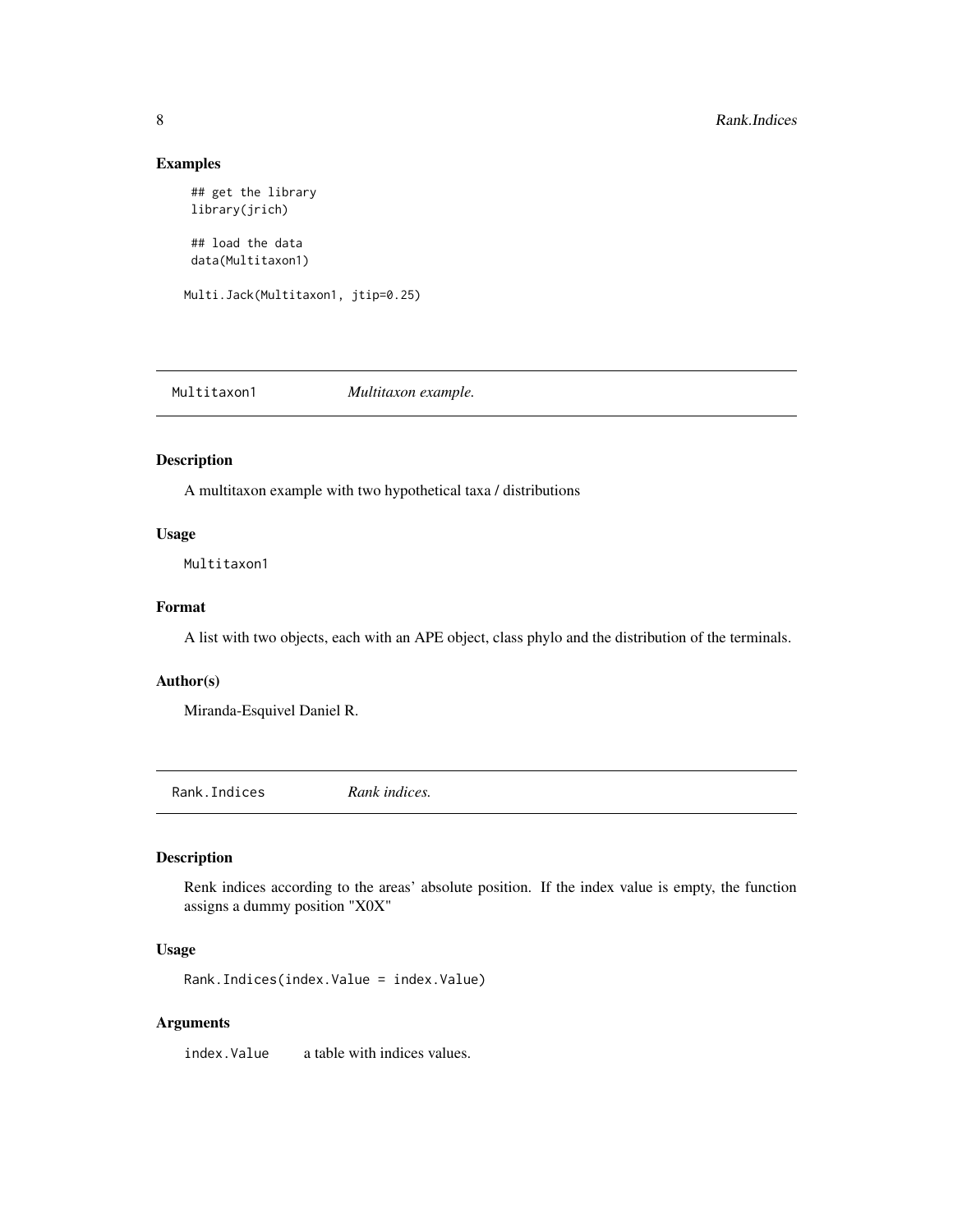#### <span id="page-8-0"></span>Read.Data 9

#### Value

a table with the decreasing order of the areas It presents the ties alphabetically

#### Author(s)

Miranda-Esquivel Daniel R.

#### Examples

```
## get the library
library(jrich)
```
## load the data data(tree) data(distribution)

Rank.Indices(Calculate.Index(tree=tree, distrib = distribution, verbose=FALSE))

Read.Data *Read distributions.*

#### Description

Read distributions as a csv with two columns species and area

#### Usage

```
Read.Data(data.File)
```
#### Arguments

data.File a csv file to read

#### Value

a data.frame object with the distribution by species

#### Author(s)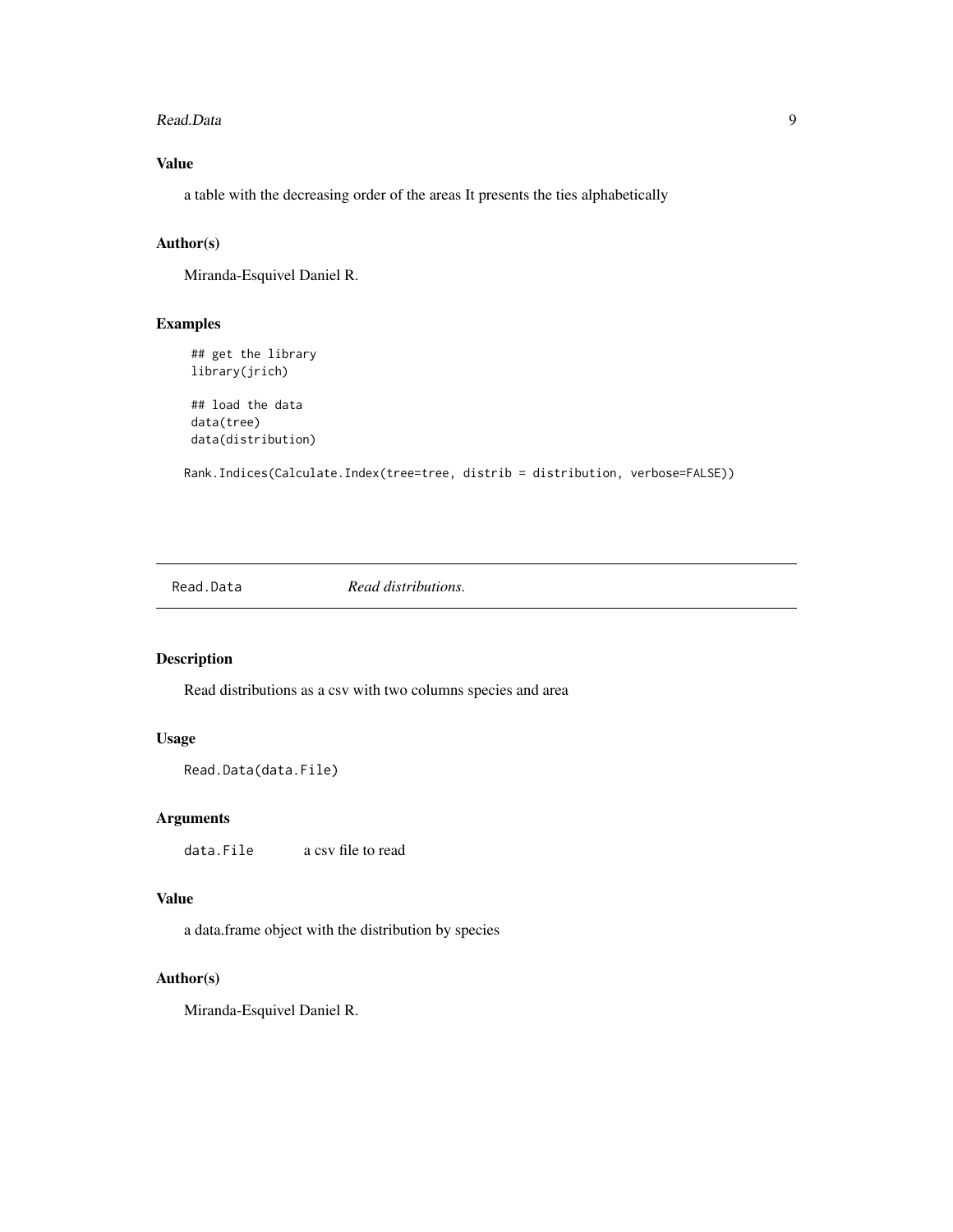```
Sum.Indices.2.Topologies
```
*Sums two tables with indices values.*

#### Description

You input two tables with indices and it function returns a single table with the sum.

#### Usage

```
Sum.Indices.2.Topologies(indices1 = indices1, indices2 = indices2)
```
#### Arguments

| indices1 | a table of indices values. |
|----------|----------------------------|
| indices2 | a table of indices values. |

#### Value

a single table with the sum of the two indices.

#### Author(s)

Miranda-Esquivel Daniel R.

#### Examples

```
## get the library
library(jrich)
## load the data
data(Multitaxon1)
## calculate indices for two trees and their distributions
temp.Index.Value1 <- Calculate.Index(tree = Multitaxon1[[1]][[1]],
                                     distribution = Multitaxon1[[1]][[2]],0)
temp.Index.Value2 <- Calculate.Index(tree = Multitaxon1[[2]][[1]],
                                     distribution = Multitaxon1[[2]][[2]],0)
## sum the indices values
Sum.Indices.2.Topologies(temp.Index.Value1, temp.Index.Value2)
```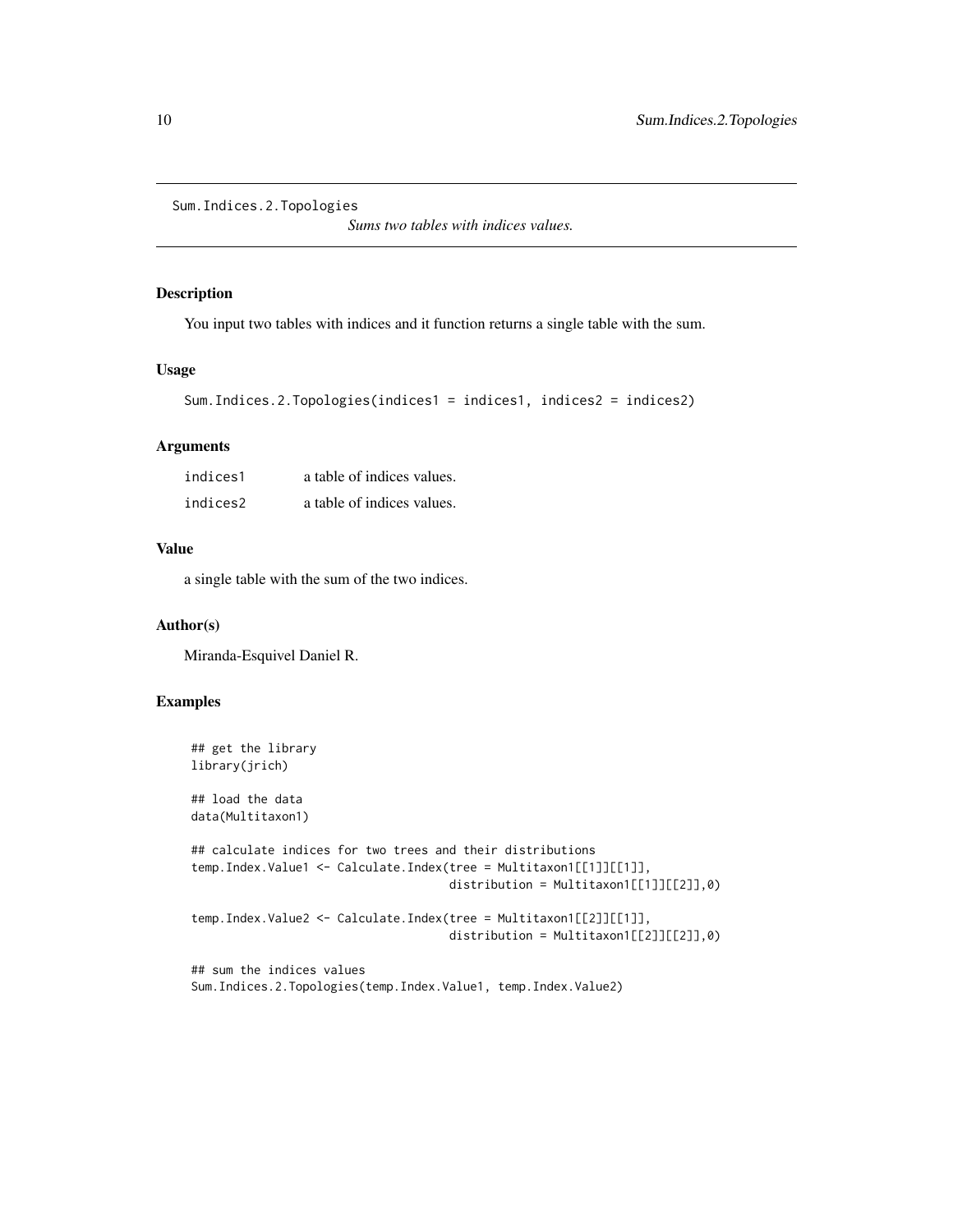<span id="page-10-0"></span>

#### Description

A list with two objects: Taxon[[1]]: A tree as an APE object with five terminals and Taxon[[2]]: A data frame with five species distributions in eight areas, following Miranda-Esquivel (2016).

#### Usage

taxon1

#### Format

A list with two objects

#### Author(s)

Miranda-Esquivel Daniel R.

tree *A tree with five terminals.*

#### Description

A tree as an APE object with five terminals, following Miranda-Esquivel (2016).

#### Usage

tree

#### Format

An APE object, class phylo. A tree dataset with five terminals.

#### Author(s)